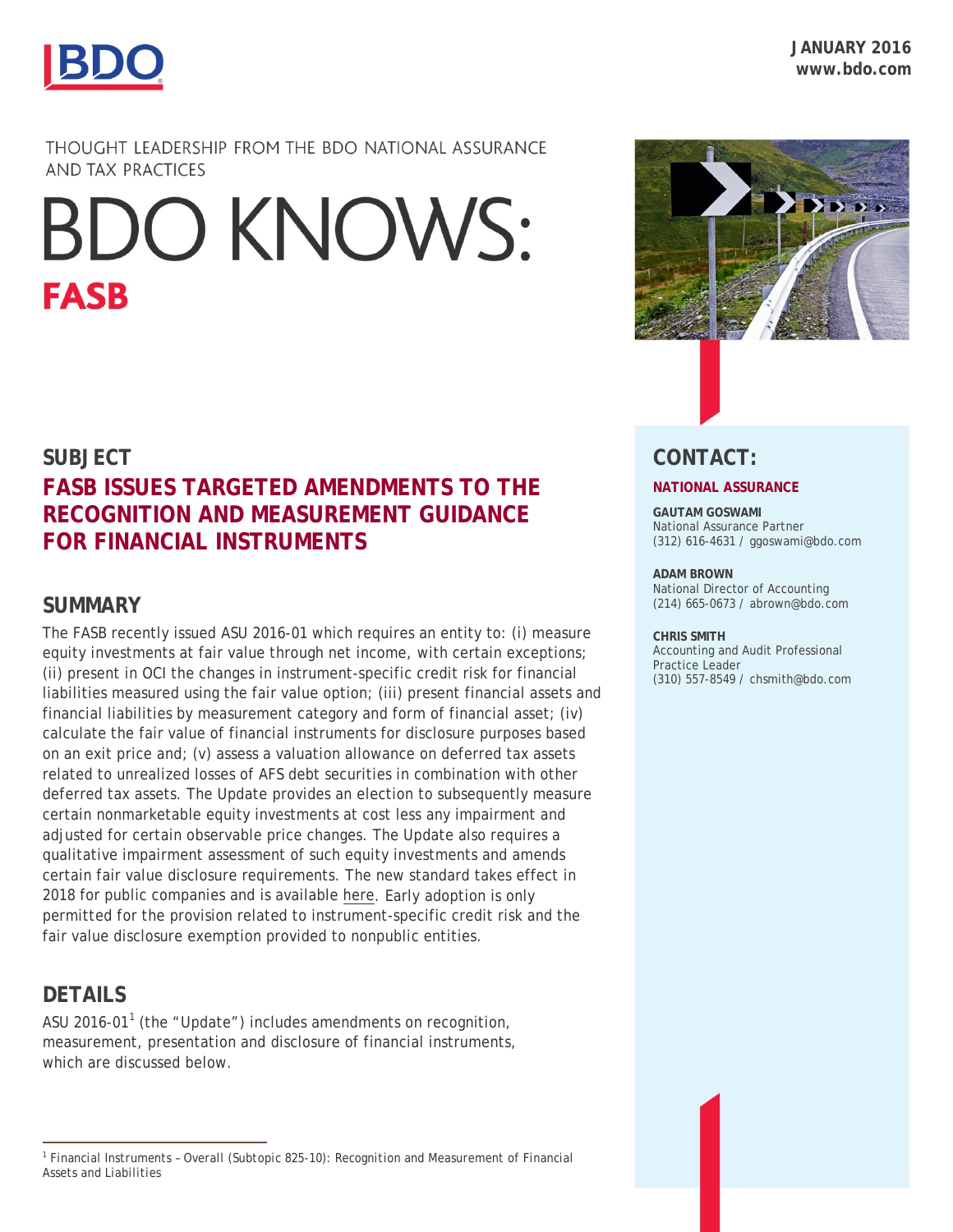#### *Investments in Equity Securities*

The Update requires an entity to measure investments in equity securities, except for those that result in consolidation or are accounted for under the equity method of accounting, at fair value with changes in fair value recognized through net income. The Update also provides a "practicability election" to measure equity investments without a readily determinable fair value that do not qualify for the NAV practical expedient under Topic 8[2](#page-1-0)0<sup>2</sup>, "Fair Value Measurement", at its cost minus impairment, if any, plus or minus changes resulting from observable price changes in orderly transactions for the identical or a similar investment of the same issuer. This election shall be made for each investment separately and once selected shall continue to be applied until the equity security no longer qualifies for this exception. The Update provides implementation guidance on identifying observable price changes and whether a security issued by the same issuer is similar to the equity security held. The Update also requires that the observable price of a similar security be adjusted for the different rights and obligations to determine the amount that should be recorded as an upward or downward adjustment in the carrying value of the security measured to reflect the current fair value of that security.

#### *Impairment of Equity Securities without Readily Determinable Fair Values*

A nonmarketable equity security measured under the practicability election shall be written down from book value to its fair value if a qualitative assessment indicates that the investment is impaired. The Update requires an entity to perform a qualitative assessment each reporting period considering, but not limited to, certain specified impairment indicators. That impairment assessment is similar to the qualitative assessment for long-lived assets, goodwill, and indefinite lived intangible assets. The Update also requires disclosure of the carrying amount of those equity securities and adjustments made because of observable price changes (including information it considered in developing them), as well as impairment charges during the reporting period.

#### *Liabilities Measured Using the Fair Value Option*

The Update requires an entity to present separately in OCI the portion of the total change in the fair value of financial liabilities resulting from a change in the instrument-specific credit risk when the entity has elected the fair value option. The entity may consider the portion of the total change in fair value that excludes the amount resulting from a change in a base market risk, such as a risk-free rate or a benchmark interest rate, to be the result of a change in instrument-specific credit risk. Alternatively, an entity may use another method that faithfully represents the portion of the total change in fair value resulting from a change in instrument-specific credit risk. The entity shall apply the method consistently to each financial liability. Upon derecognition, the cumulative amount of the gain or loss on the financial liability that resulted from changes in instrument-specific credit risk would be included in net income.

#### *Presentation of Financial Assets and Financial Liabilities*

The Update requires separate presentation of financial assets and financial liabilities by measurement category (e.g. fair value through net income, fair value through OCI, amortized cost) and form of financial asset (that is, securities or loans and receivables) on the balance sheet or in the notes to the financial statements.

#### *Deferred Tax Assets*

The Update clarifies that an entity should assess the need for a valuation allowance on a deferred tax asset related to unrealized losses of investments in debt instruments recognized in OCI in combination with the entity's other deferred tax assets. Prior to this Update, the alternative approach used in practice evaluated the need for a valuation allowance for a deferred tax asset related to unrealized losses on debt instruments recognized in other comprehensive income separately from other deferred tax assets. This alternative approach will no longer be acceptable.

<span id="page-1-0"></span> $\overline{a}$ <sup>2</sup> *Paragraph 820-10-35-59*